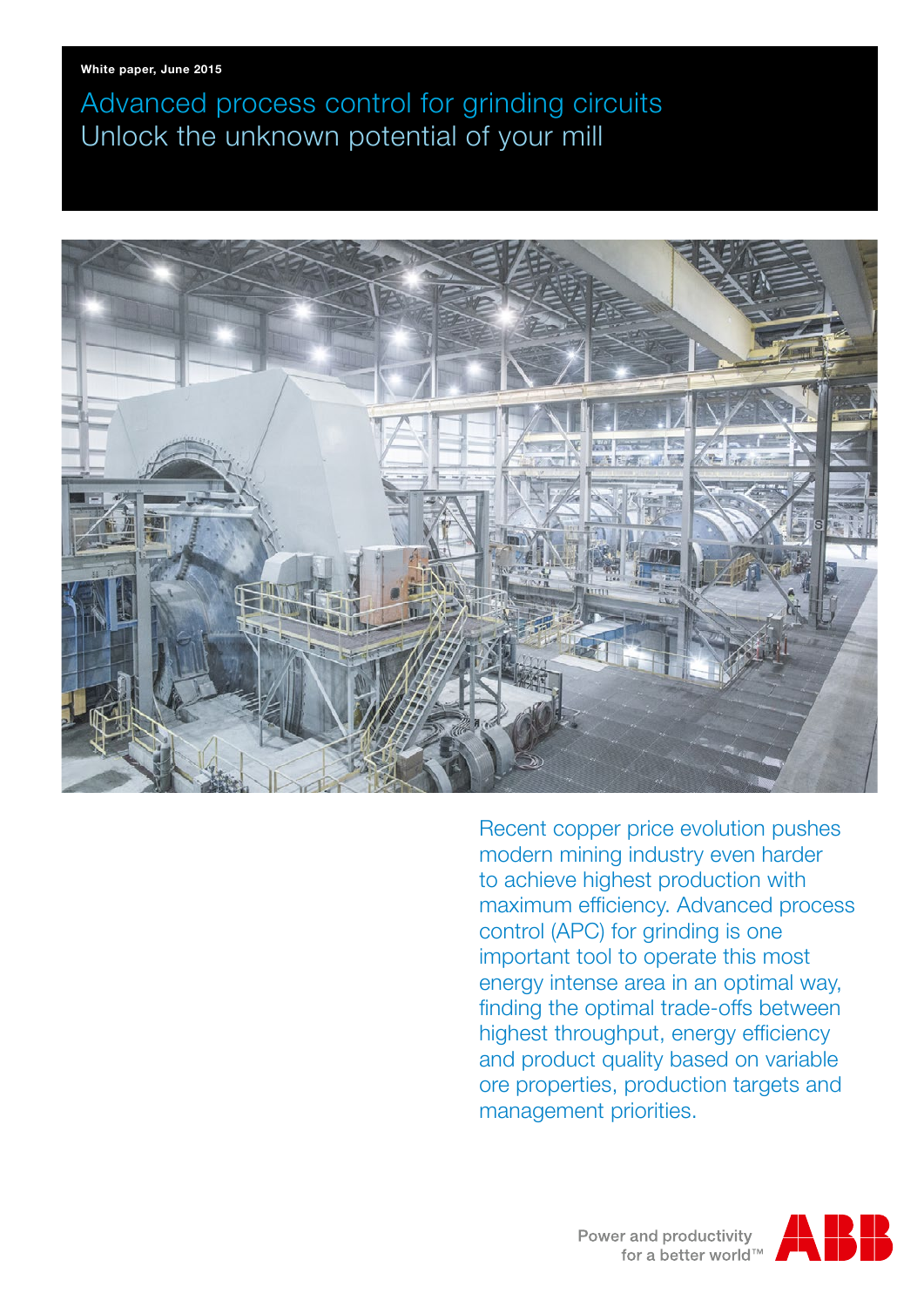

Author:Dominik Groenveld E-mail: dominik.groenveld@ch.abb.com

ABB Switzerland Ltd. Local Business Unit Process Industries Segelhofstrasse 9P CH 5405 Baden-Dättwil

# Abstract

Recent copper price evolution pushes modern mining industry even harder to achieve highest production with maximum efficiency. Operations are bound by numerous contractual and environmental conditions that bring a high degree of complexity to both the operators controlling the process and the plant managers assessing the circuit's potential and setting the production goals.

Advanced process control (APC) for grinding is one important tool to operate this most energy intense area in an optimal way, finding the best trade-offs between highest throughput, energy efficiency and product quality based on changing ore properties, production targets and management priorities.

ABB's state of the art control and optimization software platform enables user to design a controller based on model predictive control (MPC). The paper and the presentation show the technology used and the results achieved through an APC controller in pilot project Aitik (Boliden SA), Sweden. Furthermore possibilities to interconnect grinding with other areas as stockpile management and flotation with various interconnected APC controllers will be shown. Finally, an example of the return on investment and the payback times based on the increased throughput and better product quality will be presented.

## Keywords

Advanced process control, model predictive control, grinding circuit, optimization, energy efficiency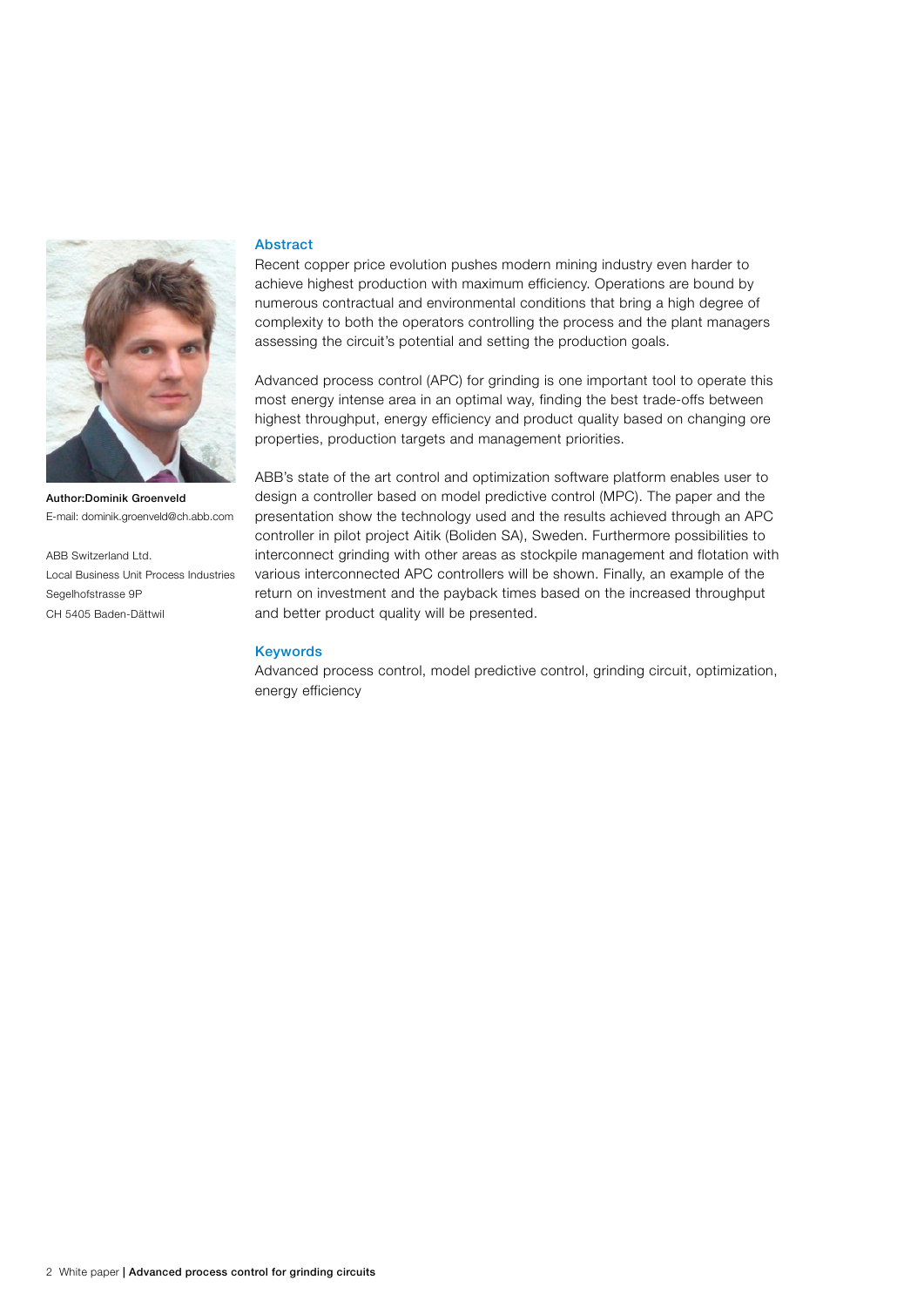## Introduction

Depending on the ore characteristics and the targeted plant capacity, the design of the grinding circuit may vary significantly. Typically, the circuit consists of several mills (rod, ball, SAG, AG) in series and/or parallel with a number of classifiers and sumps at appropriate locations (see Figure 1).

The goal of the grinding section is to reduce the ore particle size to a level that enables efficient separation between gangue and precious metals in the subsiding processing step. The trade-off between quality and quantity has to be made. It is also crucial to execute this process step at the lowest possible energy and grinding media consumption.



Figure 1 — Typical grinding circuit scheme

An optimal grinding process controller must manage to maintain a given fresh feed level while keeping the product size within a given range. To accomplish the aforementioned, it is necessary to manipulate the ore feed rate, water feed rate and the mill speed. These variables will have a direct impact on mill load, torque, power draw and a slurry density. Disturbances adding another degree of complexity to this control problem are ore size and the amount of circulating load.

#### Current Operation Strategy

Often, in wet grinding operation there are no proper feedback control loops, but rather operator enters feed forward signals, such as the fresh feed rate to control the mill power signal.

In most cases, the chosen control goal is to maintain circulating load at a given target. This is accomplished by monitoring this magnitude and controlling it by changes in fresh feed flow. Additionally, in some cases, there exist sensors to measure the slurry density at the mill output and this is used to control the water addition rates.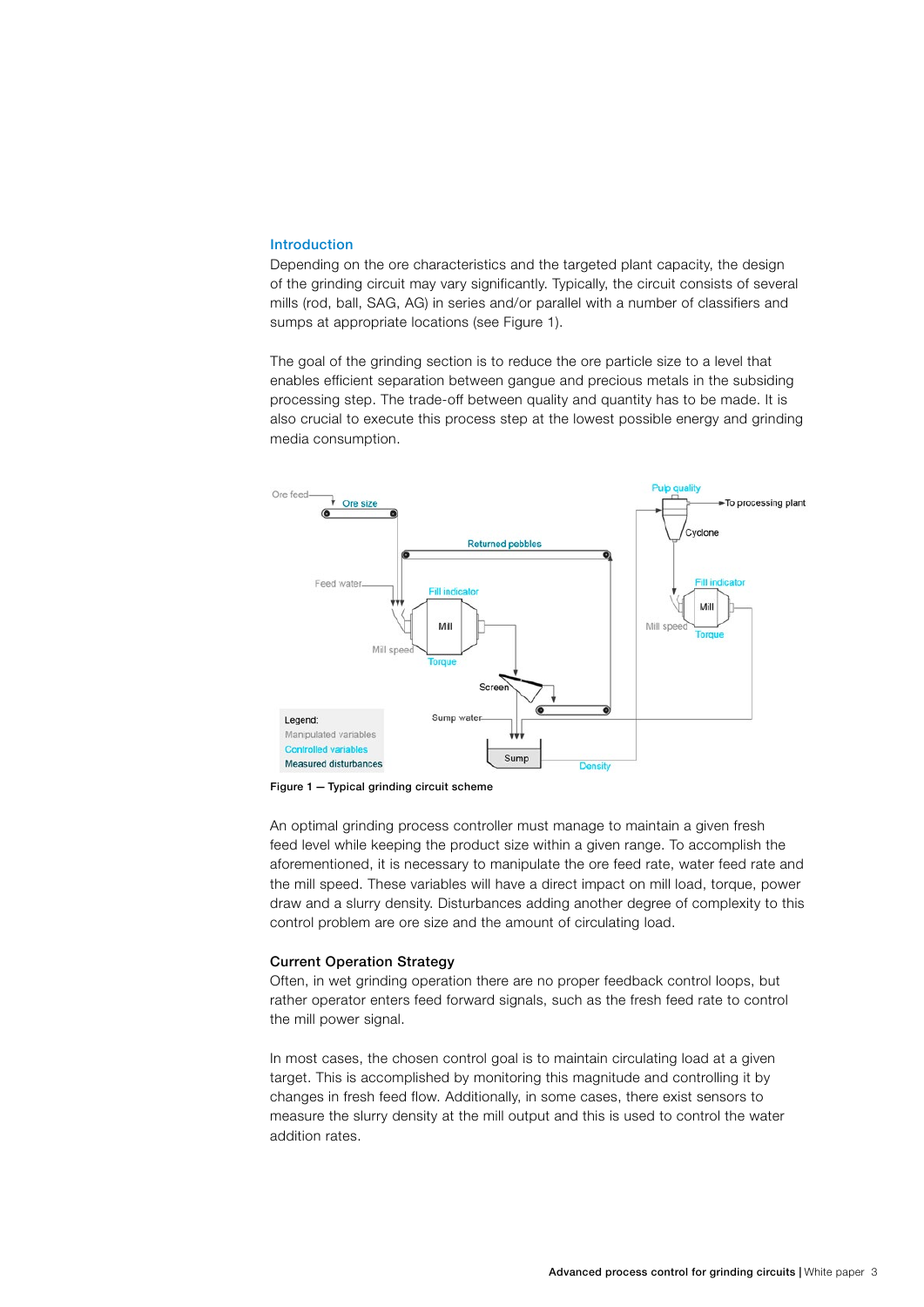In the current schemes, the resultant control actions are determined entirely on current data and thus are "reactive" by definition. Whether the history nor the immediate evolution of the system is taken into consideration. Consequently, it becomes difficult to deal with the constraints of the process and its dynamics.

#### Current Customer Challenges

The obvious result of the aforementioned situation is high variability of the key process variables leading to product quality outside the specified limits, increased energy consumption, and high grinding media costs.

# Methodology

ABB's solution to handle multivariable problems with constraints is model predictive control, a comprehensive methodology for control and optimization of industrial equipment such as crushers, mills, kilns, furnaces, flotation columns and cells, etc.

#### Model predictive control

Model Predictive Control (MPC) is a simple iterative procedure: according to a prediction of the short- to medium-term evolution of the process, a sequence of future optimal control actions is chosen. The first element of the sequence is then applied to the plant. As the system is evolving over time and new information becomes available, the sequence is recalculated and replaces the previous one. Each sequence is computed by means of optimizing the performance while protecting the system from constraint violations.



Figure 2 — Model Predictive Control basic idea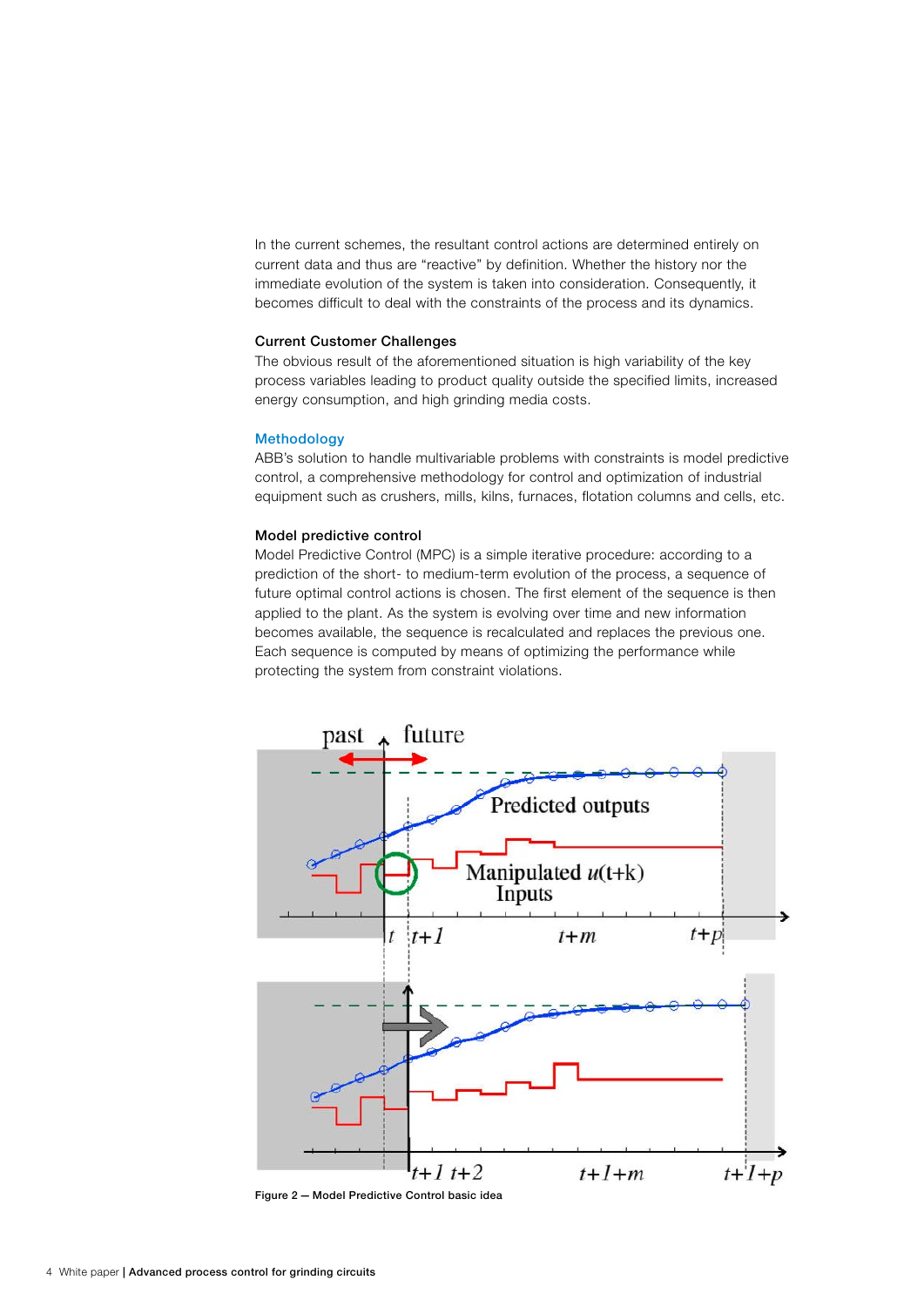# Advantages and benefits of the proposed technology

With an accurate model of the physical processes in a plant, taking into consideration explicit material balances and estimation of the involved time delays, MPC enables one to predict the effect of given control decisions and disturbances on the grinding process. Given this prediction, it becomes possible to take timely control actions in any situation and facilitate the fulfillment of given targets.

The expected results are

- Increased production due to tighter control to process targets,
- Longer lifetime of mill structure and liners
- Reduced consumption of grinding media,
- Less upsets events downstream due to better control of the grinding process. This will also lead to more consistent final product quality.

## 800xA APC: ABB Implementation of Model Predictive Control

800xA APC is a model predictive control engine fully integrated in the 800xA system, ABB's distributed control system (DCS). 800xA APC is available as an 800xA system extension. In addition there is a tool, the Model Builder, for modeling, controller tuning, and what if analysis.

### ABB Model Builder

ABB's Model Builder allows the user to break down the process, for example a grinding circuit, into well-defined building blocks (see - Figure 3). Every block may contain further blocks or elements such as filters and mathematical operators. In the control design section of APC model builder, objective functions with the proper weights can be defined and the controller responses can be tested.



Figure 3 — ABB's Model Builder displaying a typical grinding circuit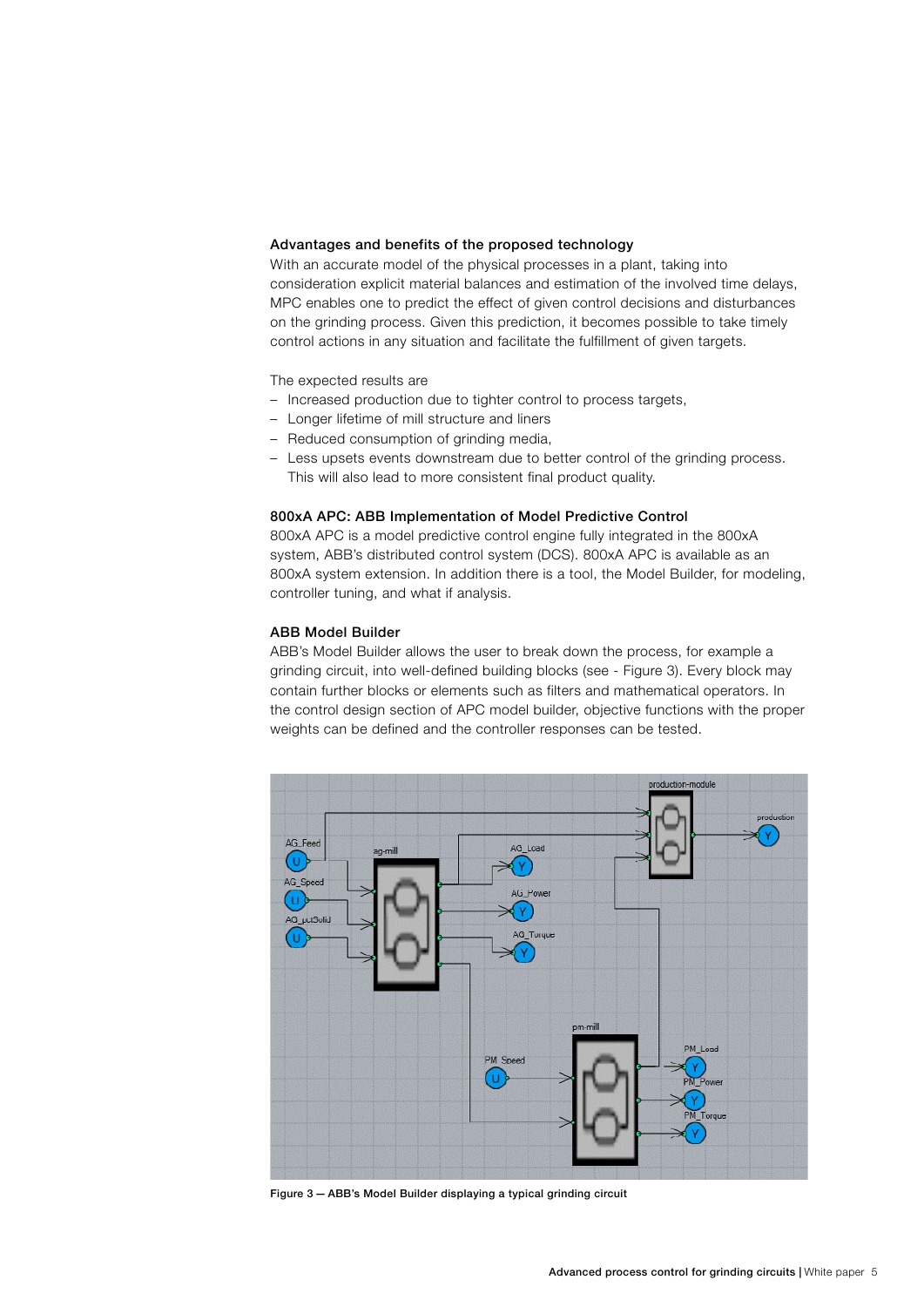# 800xA APC real time components

In 800xA APC there is a dedicated control module for a model predictive control. Using this control module, the MPC algorithm is easily connected to measured signals and to the PIDs downstream. Once the basic configuration is finished, a number of tailored made faceplates are generated. These faceplates contain the information that the operators and the APC engineer need to work (see Figure 4).



Figure 4 — Operator faceplate

## Implementation of mpc in pilot grinding circuit

The grinding circuit consists of two lines with one Autogenous mill (AG) and one pebble mill (PM) each. The primary objective of the grinding circuit is to grind as much material within a certain particle size distribution. According to Bond's equation, the more energy is put into the system, the finer the product one obtains. Generally speaking, higher fill level and speed of the mill lead to more energy transmitted to the ore and hence finer particles.

The control structure consists of two levels of controllers (see Figure 5). The supervisory controller takes two inputs from the operator: the setpoint of the particle size and the absolute maximal throughput. The SC tries to minimize Expression 1, which leads to a trade-off between the deviation from a given particle size setpoint and maximal throughput (note the opposed signs, leading to minimization or maximisation respectively).

| $min{$ $partial$ article_size – feed}                                   | (SC) |
|-------------------------------------------------------------------------|------|
| $min{ \triangle AG_{load} + \triangle PM_{load} - feed - PM_{torque} }$ | (LC) |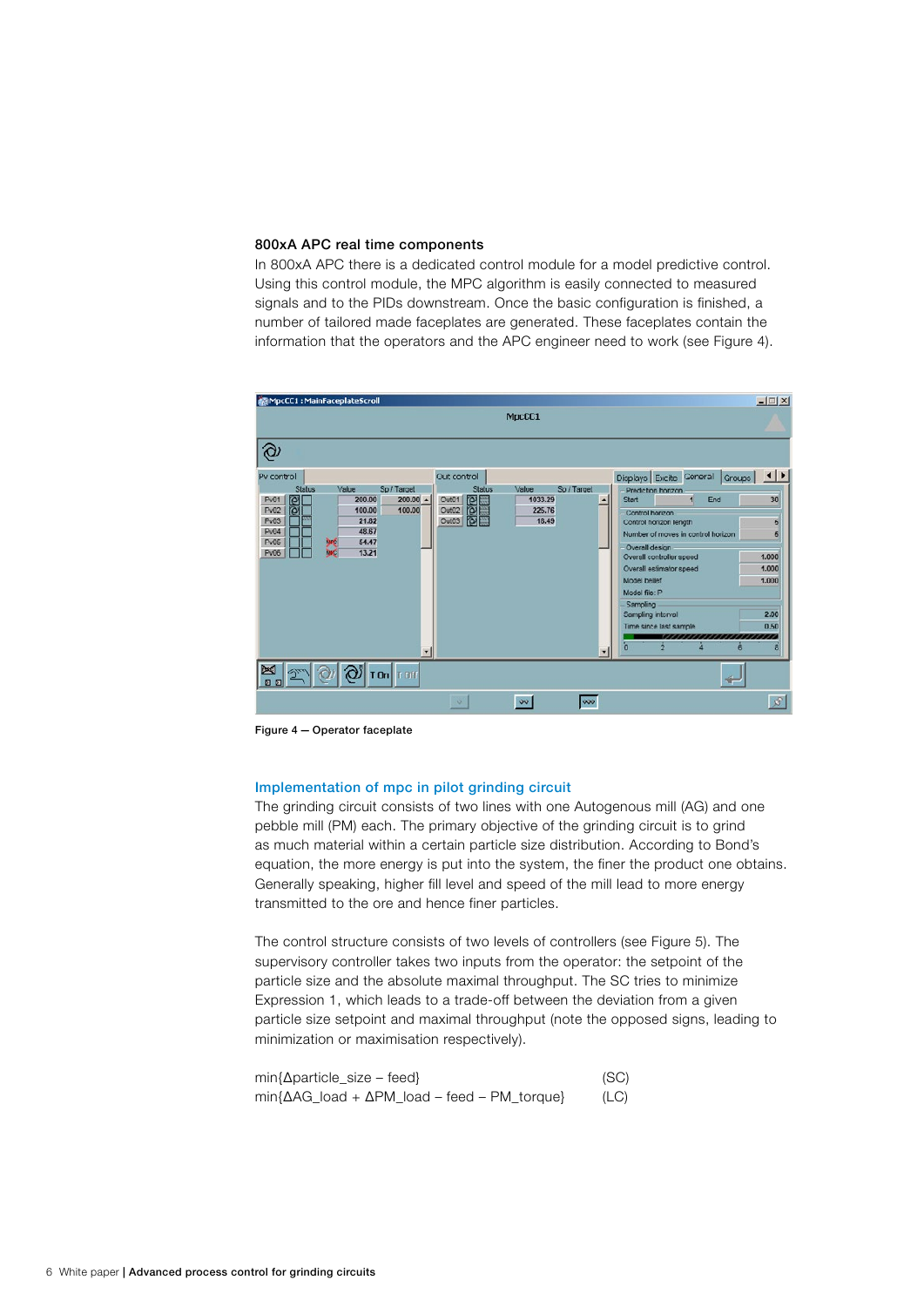

Figure 5 — Control structure of pilot grinding circuit

Based on the measured particle size of the product, the setpoint for the loads and the high limit of the throughput for the mills are calculated and passed to the lowlevel controller.

The LC's will then attempt to run at these setpoints (see Expression 2) by manipulating speed and the actual feed without violating constraints such as torque and power draw.

# ABB process performance services

ABB offer services from the estimation of the potential of an APC controller to the implementation and maintenance of it. It has to be mentioned that a drift in the process or change of equipment have to be counteracted by fine-tuning or readapting the model.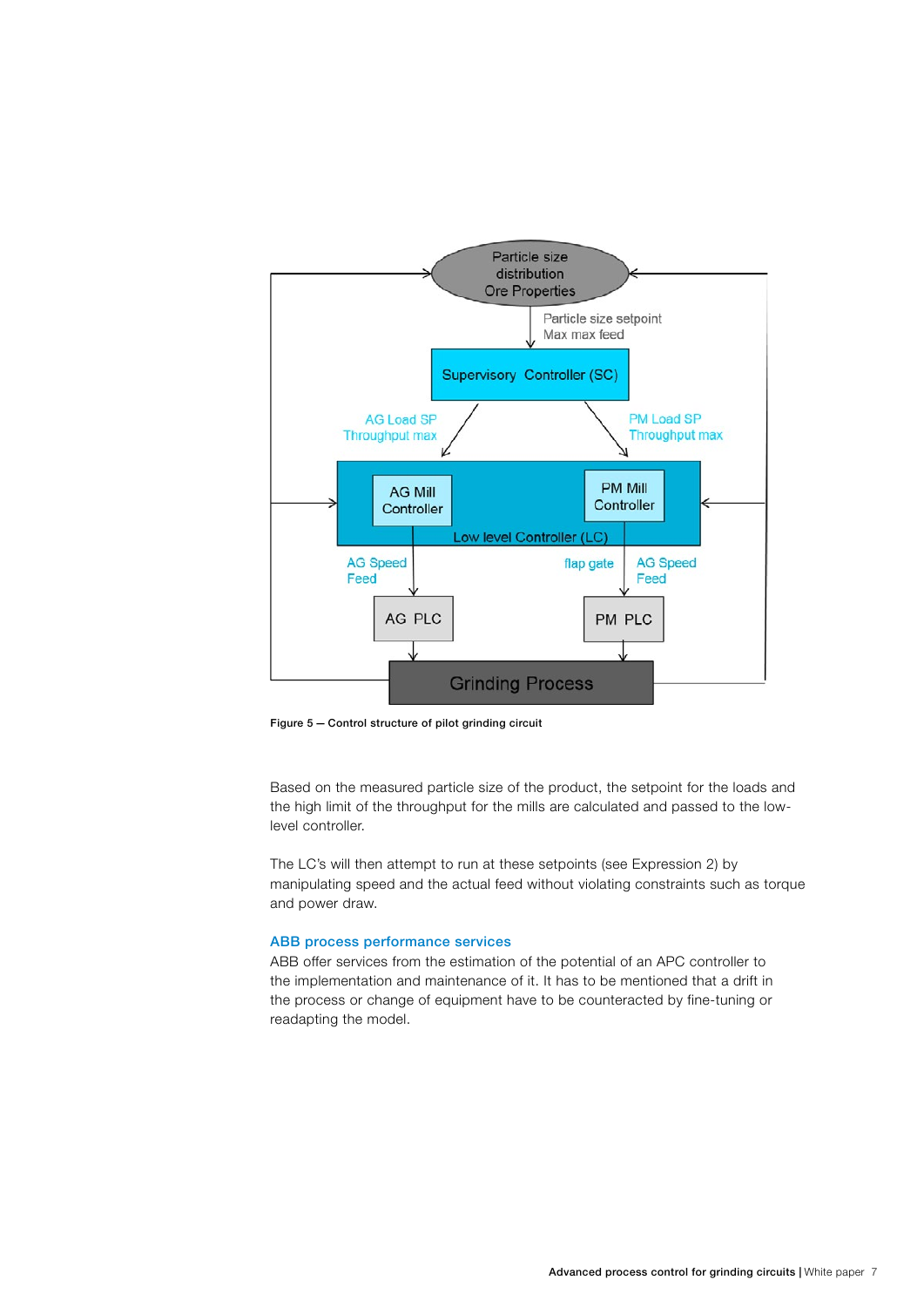### Results and discussion

The evaluation phase of 800xA APC at the pilot grinding circuit will end in November 2014. Final results will be presented at the conference. Nevertheless preliminary results indicating the correct behavior of the controller can be shown.

Figure 6 shows how the setpoints of AG load given by the supervisory control are followed by the low-level controller. If a limit such as a torque constraint shown in Figure 7 is reached, the low-level controller approaches the setpoint as close as possible without violating any constraints. Solid lines in the figures are measured values, the dotted lines are predictions of the MPC controller.



Figure 6 — AG mill load during APC ON and OFF phases



Figure 7 — AG mill load and torque predictions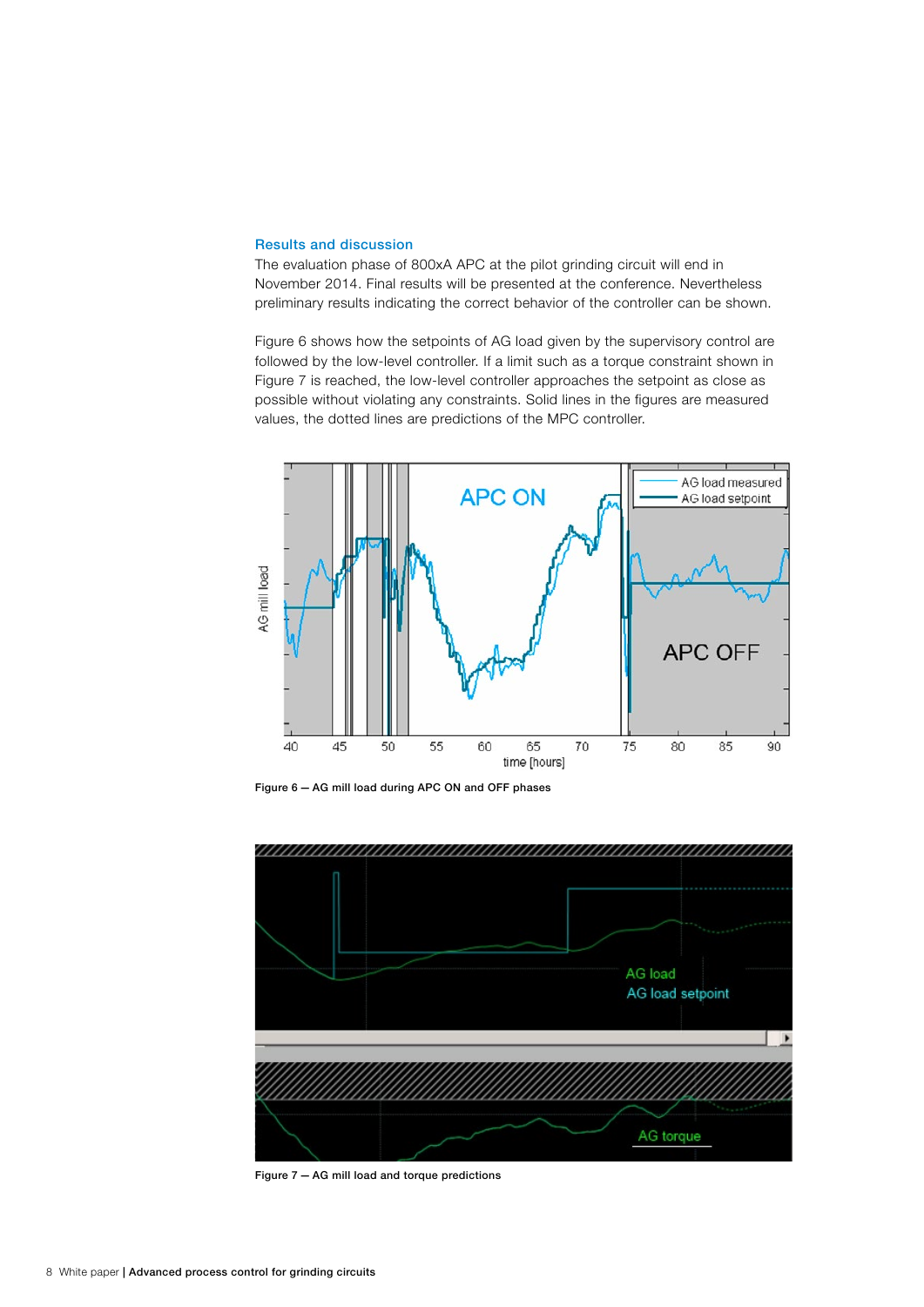Figure 8 shows the particle size (P80) during 4 days with on and off intervals. During the offline phase, particle size is not specifically controlled. When APC is online, the particle size setpoint is smoothly followed. Having a dynamic setpoint for particle allows the operator to react to changing ore properties and daily production targets, ensuring the optimal trade-off between production quality and quantity.



Figure 8 — Particle size during APC ON and OFF phases

### **Conclusion**

Final results will be presented at the conference.

## Further applications of model predictive control

MPC is generic and can be used in any area of the plant. For instance, the processes crushing and flotation preceding and succeeding grinding can be controlled and interconnected with APC, such that e.g. a disturbance in ore hardness will already be registered in the crushing area and according actions will be taken before the material enters the grinding and flotation stage. Merging individually treated processes into one optimization problem leads to better and easier control of the plant. Further control and optimization packages are under development.

## Acknowledgements

ABB Switzerland, CPM group. http://www.abb.com/CPM ABB Switzerland, Mining & Minerals processing industries. http://www.abb.com/mining

#### Nomenclature

- APC Advanced process control
- AG Autogenous mill
- MPC model predictive control
- PM Pebble mill
- PSA Particle size analyser signal
- SP Setpoint
- $L_{AG}$  Load of the AG mill
- $T_{PM}$  Torque of the pebble mill
- w Weights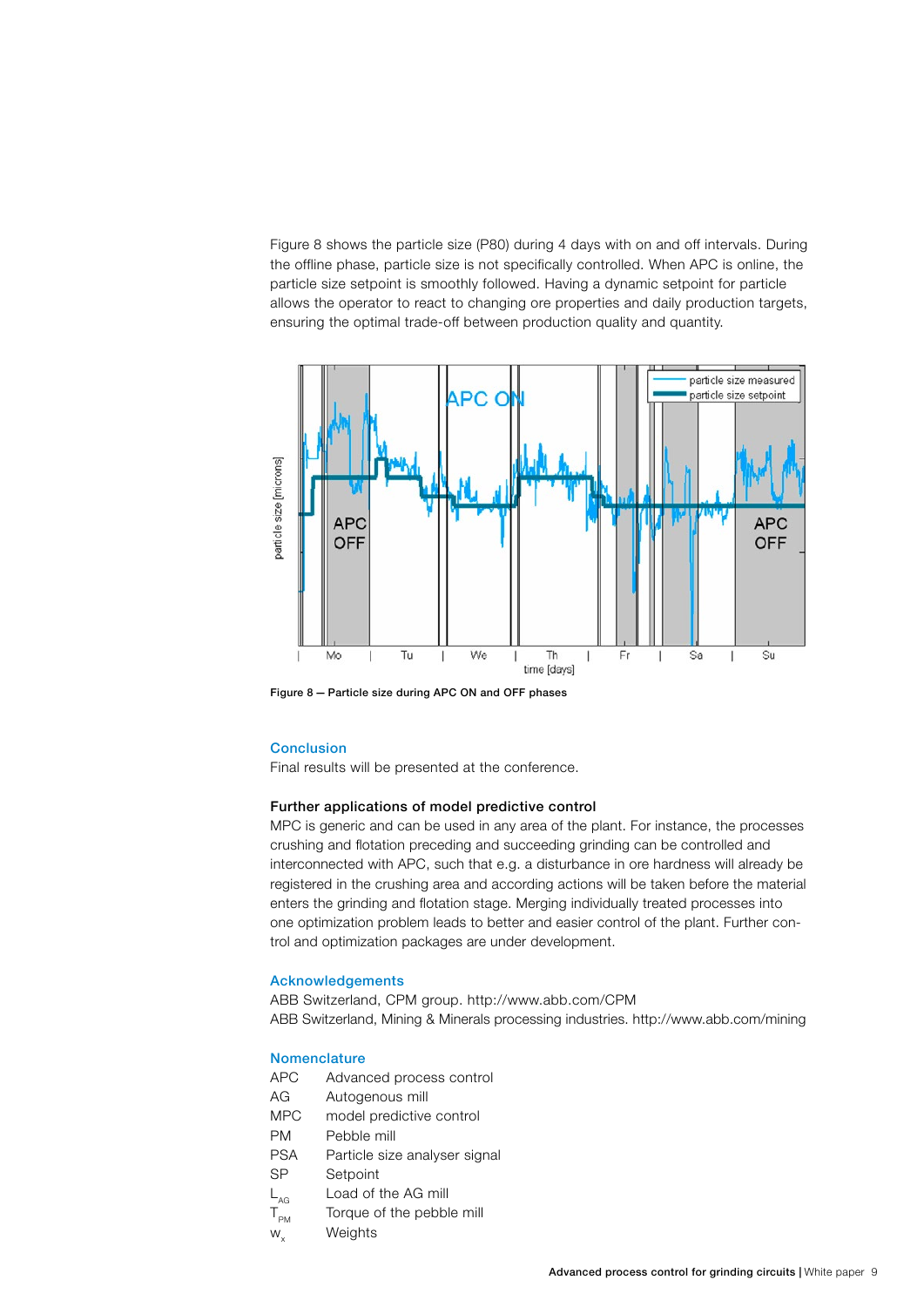# Co-authors



Maria Rouzou maria.rozou@ch.abb.com



Florian Kolb florian.kolb@ch.abb.com



Eduardo Gallestey eduardo.gallestey@ch.abb.com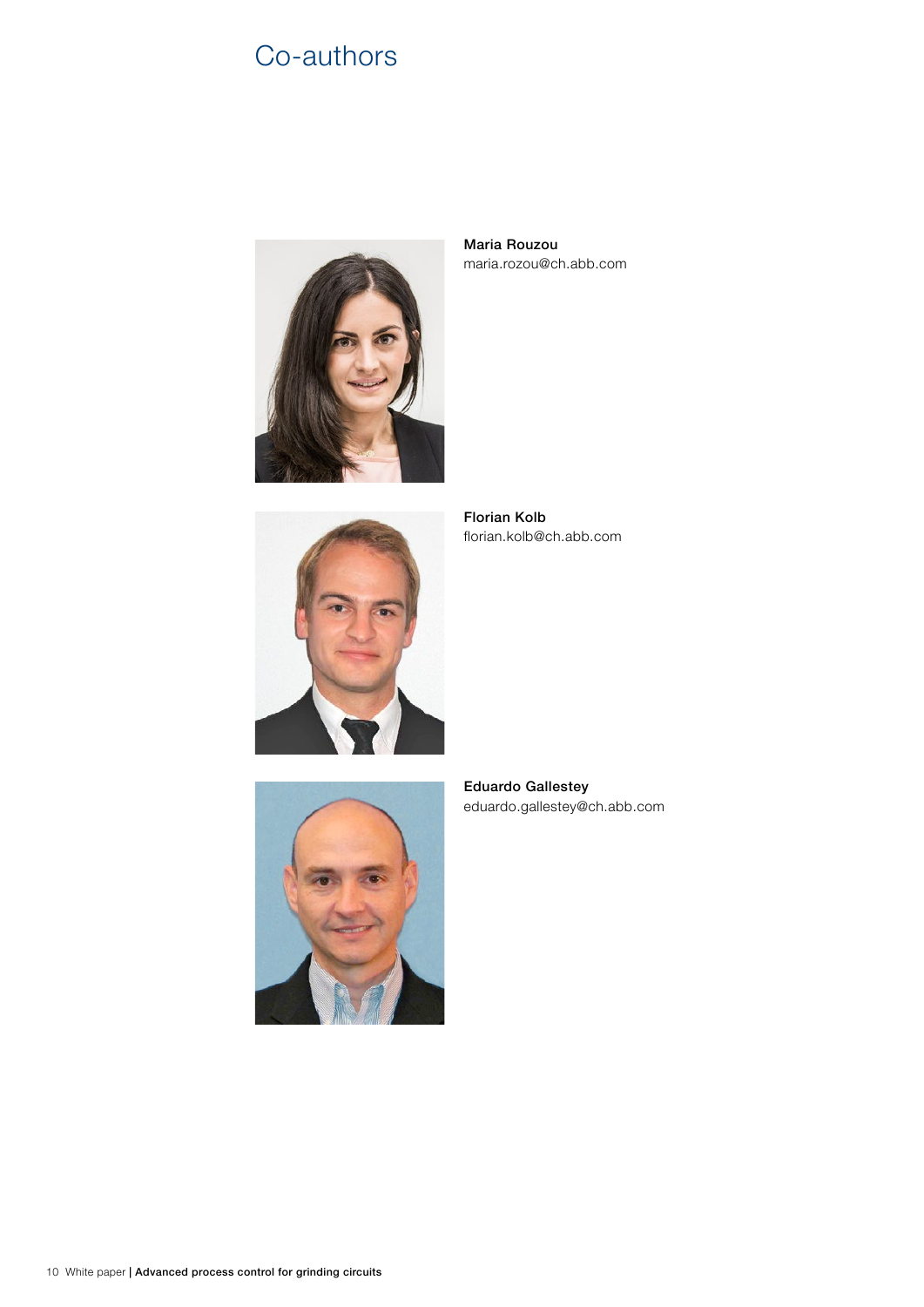